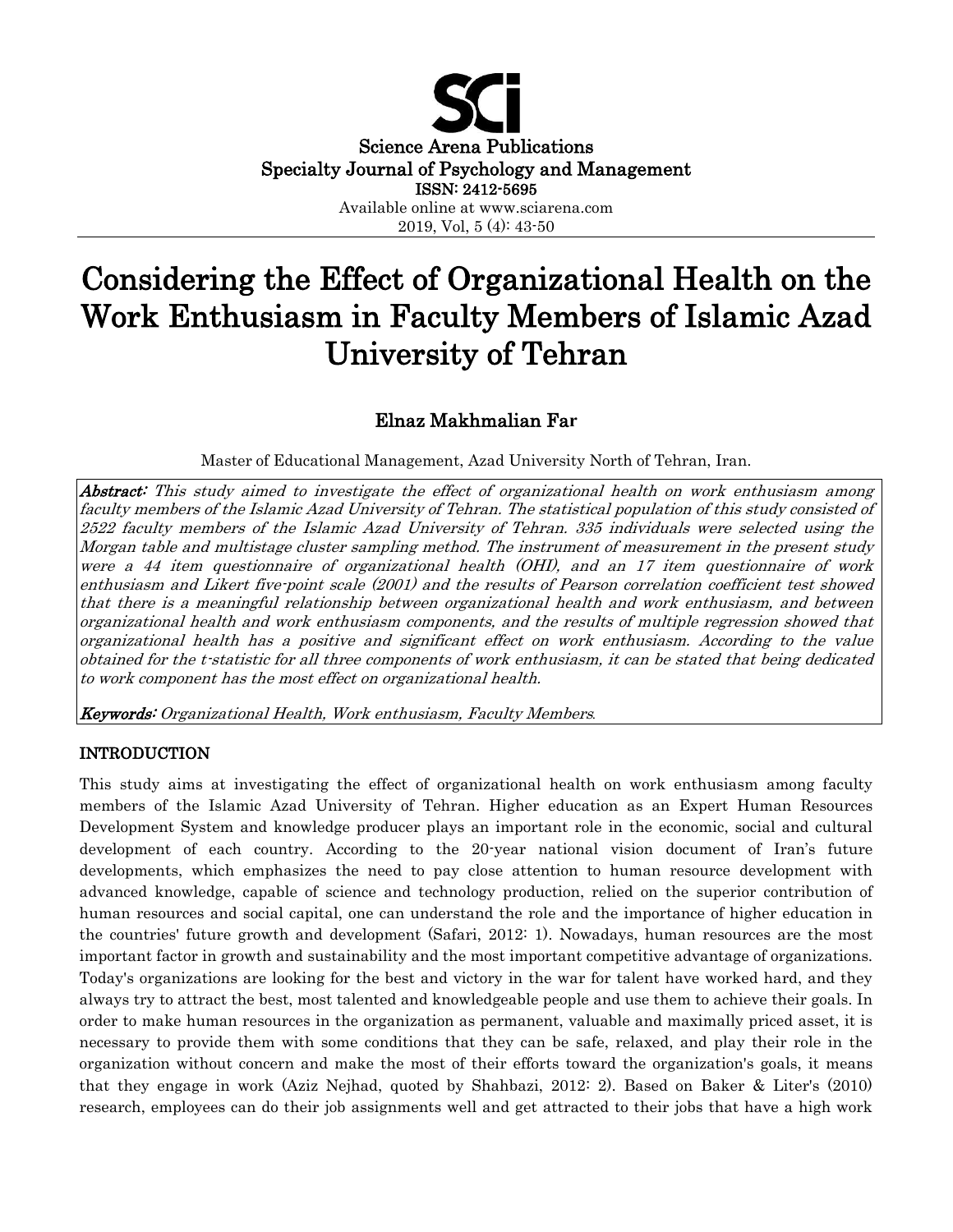enthusiasm (Mulla'i et al. Quoted by Baker et al., 2014: 3). Also, Altonel et al., (2012) state that work enthusiasm is a positive, tangible, and work-related state, which is characterized by three components of strength, commitment, and attraction (Altonel et al., 2012: 2).

The experts have provided many definitions for work enthusiasm. One of these definitions is provided by Watson et al. (1911), which states that emotional responses can be a response with positive or negative feelings based on an individual's differences. Positive feelings reflect the extent to which a person feels enthusiastic, and alert in his work and activity. When positive feelings are high, it is a situation in which a person has high energy, full commitment and attraction and is completely in contradiction to the word negative feelings, which is a general concept of mental stress and passion, and includes all kinds of negative mood such as: anger, humiliation, disgust, sin, fear and concern (Schaufeli, 2017: 4:2).

Schaufeli et al. (2017) state that the component of power, that is, Human resource is characterized by high levels of energy and mental flexibility during work, willingness to invest in work and endurance in dealing with problems. The component of commitment refers to the severity in the work of one person and understanding feelings, enthusiasm, inspiration, pride and challenge, and finally, the attraction is focused on the specificity and happily immersed in the work, thus time reaches quickly and one of the problems of the employee is detachment from work. Moreover, employees with work enthusiasm consider their work inherently interesting and satisfying, and this motivation encourages people to work and spend more time on their activities and happily immerse themselves in their work.

Although the level of participation shown by the staff with a positive effect on the motivation and positive attitude towards the work experienced by colleagues and the understanding of others from these conditions has not yet been determined, but work enthusiasm among staff is contagious, especially days and times that interact more together especially in teamwork (Mazzetti, Schaufeli and Guglielmi, 2016).

According to Armichel (1990), effective organizations are considered to be the most important means for achieving community development, and in the meantime, organizations will be effective that have health conditions in addition to other essential conditions, and appropriate organizational climate can also be effective in motivating employees, improving their mentality, participating in decision making, as well as increasing their creativity and innovation, moreover, it is considered as an important source of mental health for the staff (Saedi et al., 2010: 31). Although the concept of organizational health may be expressed in different words, its essence is to create a pleasant environment for trying and accomplishing the mission to achieve its goals. In other words, it is better to say that as health in human brings joy and vitality, organizational health will also create a pleasant environment for work and effort, encouraging construction, and achieving goals. In a healthy organization, we are witnessing happy employees who are interested in their work, have job satisfaction and are proud to work in their organization (Hedayati, 2016: 12). Nowadays, paying sufficient attention to human resources in organizations enable organizations to survive. Efforts to achieve organizational health, preserving and enhancing its level relative to other activities should be prioritized, but unfortunately, the dimensions of organizational health are dependent and its role is unknown, and most people in an abnormal situation such as lack of work, absence, demand for transfer to other organizations, etc., try to manipulate and control this situation, while the problem comes from elsewhere and the solution is something else.

Higher education, in addition to having 3 responsibilities: education, research, and professional provision, seeks to provide the groundwork for implementing development programs through training specialist staff. There is no doubt that the role and the effectiveness of higher education depend on the efficiency of human resources, especially its faculty members. They constitute the main body of the university and are among the most fundamental elements of society's development and advancement. Therefore, the development of its job performance is one of the important factors of the organization and the main responsibilities of university directors for professional development, preservation, and promotion of faculty members (Sabet et al. 2017: 2).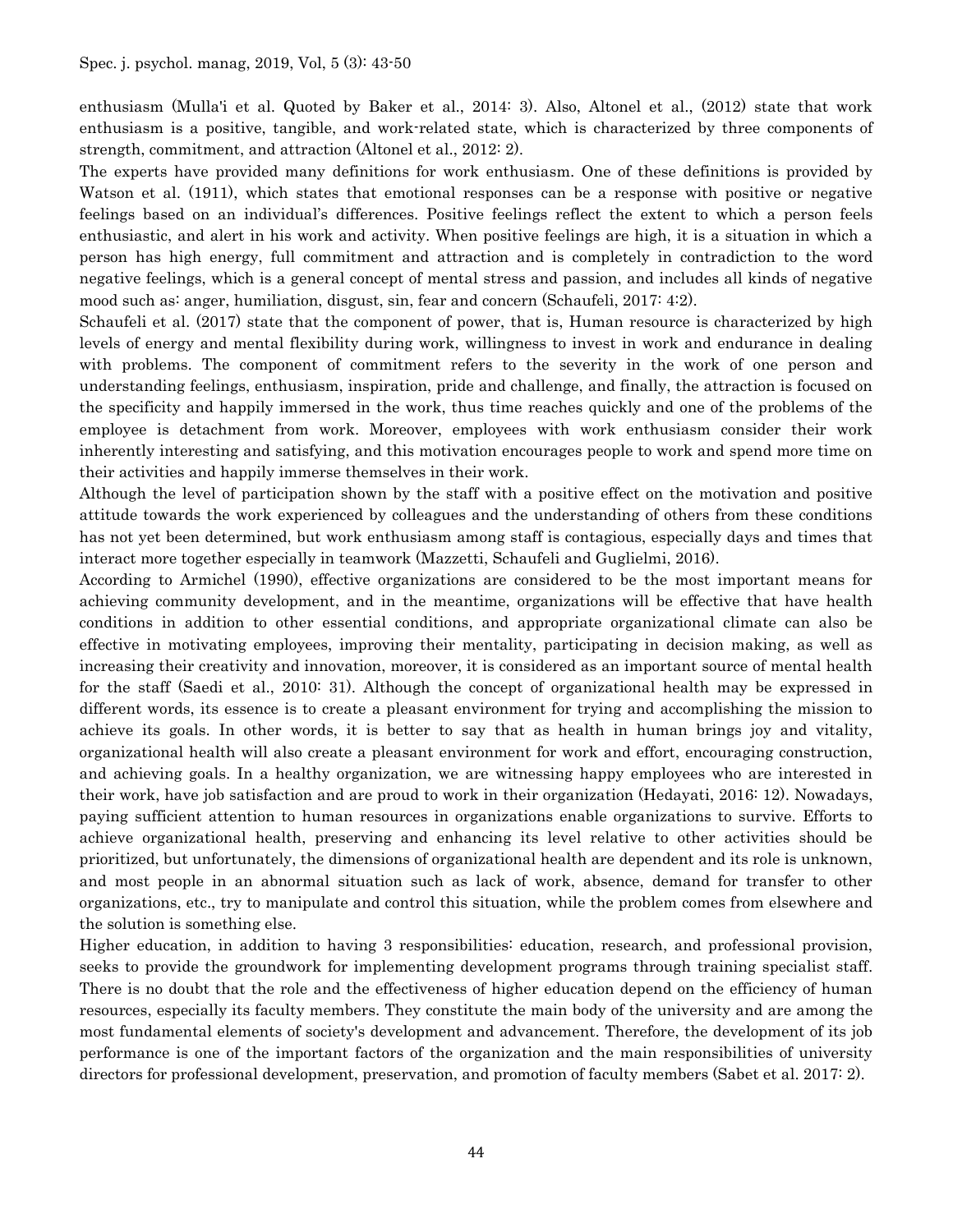The significance and practical necessity of research can be expressed in this way that universities, in addition to the central role they play in the science and country development, are also responsible for the training of committed and professional human resources. Considering the high duty of universities and the role faculty members have on the quality of student learning, and the success of the university in the field of science and practice that is based on academic work, attention to work enthusiasm and organizational health is of great importance, because it ensures better achievement of goals, improves higher morale, develops friendly relations between the manager and colleagues and leads to manager's observing their behavior than formal relationships. The organization's flexibility is increased; therefore, it removes some obstacles that prevent access to goals and objectives. Unfortunately, nowadays, by turning to degreeism, specialty and correct education have been forgotten and the education system has seriously been damaged that is the dilemma for universities of today.

# Hypotheses:

# Main research hypothesis:

Organizational health affects the work enthusiasm of the faculty members of Islamic Azad University in Tehran.

### Research Sub-Hypotheses:

- 1. Organizational health affects the work enthusiasm in the faculty members of the Islamic Azad University of Tehran.
- 2. Organizational health affects the attraction to work in faculty members of the Islamic Azad University of Tehran.
- 3. Organizational health affects the dedication to work in the faculty members of the Islamic Azad University of Tehran.

#### The Review of Literature

Zamaheni Majid et al. (2012) in a study entitled "Investigating the Effect of Employee's Work Enthusiasm on Organizational Health of Pars Khodro Company", showed a positive and increasing relationship between job enthusiasm and organizational health.

Eghbali Sadiq et al. (2011) in a study entitled "Investigating the Effect of Spirituality in Organizations on the Employee's Work Enthusiasm among Personnel of the 1st Zone of the Naval Force of Islamic Republic of Iran Army" concluded that there is a positive and meaningful relationship between the spiritual attitudes component of the organizational spirituality and work enthusiasm. Accordingly, it can be stated that by increasing organizational spirituality, work enthusiasm can be increased in organizations.

Soliz Tuati and et al. (2011) in his study entitled "The Effect of Individual Work on the Employee's Work Enthusiasm among Teachers in Higher Education Institutions: Are There Differences between Teachers in Public and Private Higher Education Institutions?" found that all four dimensions of work value positively correlated with the subjective career success. Due to the moderating effect, work interaction has a significant effect on the relationships between status and the independent work values - the subjective career success as well as the competence values and the efficiency growth and career success.

Yemeni man named Yousef and Mohasaneh (2011) in research entitled "The Effect of Leadership on Ethical Commitment in Health Organizations" achieved the results that there is a meaningful and positive relationship between value-based leadership and ethical loyalty. The level of the staff's perceptions of valuebased leadership in Saudi Arabia's health organizations is high.

Rahimian et al. (2011) in their study entitled "Validating the Healthy School Conceptual Model with an Emphasis on Organizational Health Dimension Using Structural Equation Modelling" concluded that the most important dimensions of a healthy school are: educational management, educational leadership, teacher's attitude, school culture, organizational commitment, teacher's citizenship behavior, job satisfaction,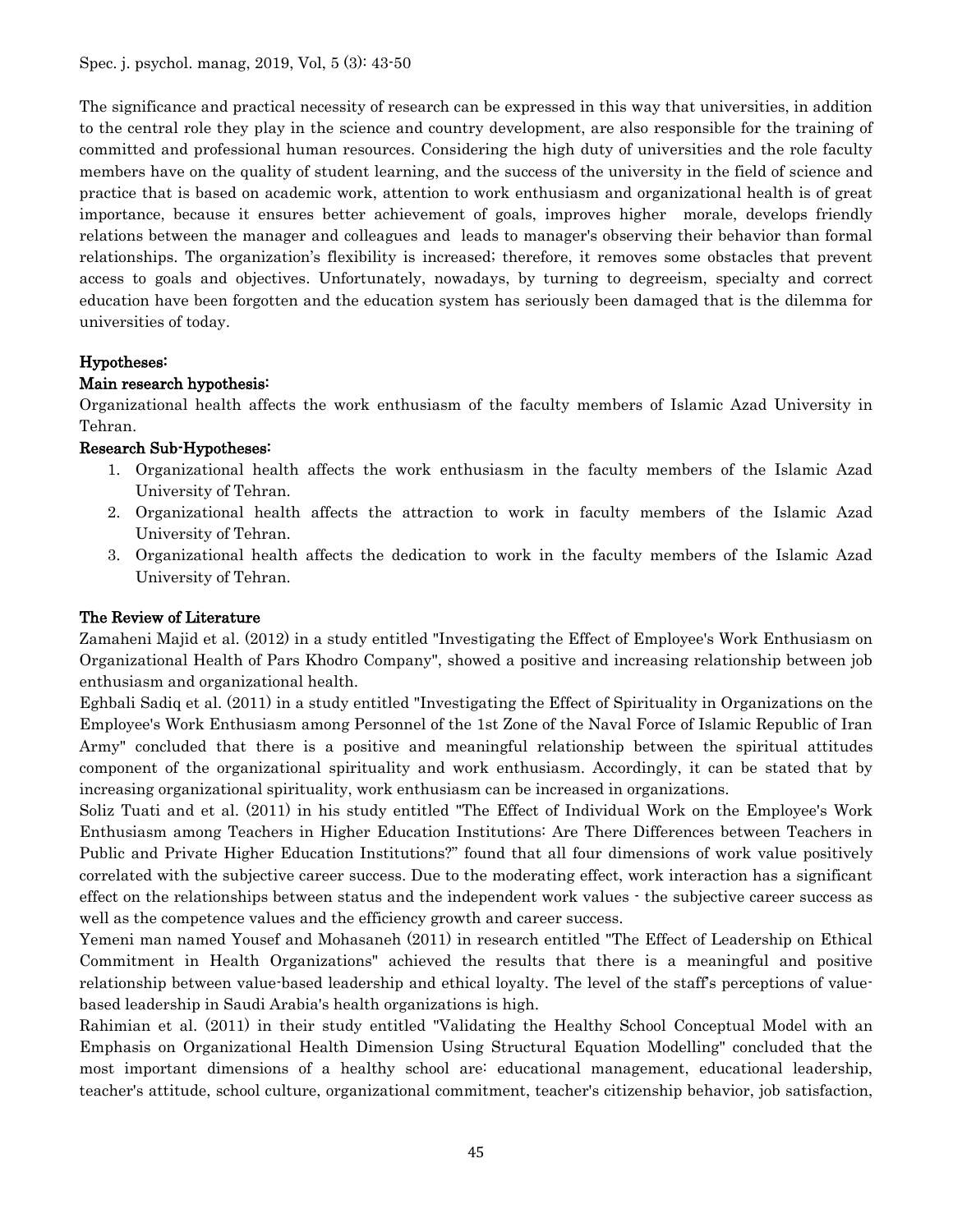students' educational achievement, and general health. In addition, this study showed that both general health and organizational health are key factors for achieving a healthy school.

#### Research Objectives:

# Primary Research Objective:

Understanding the effect of organizational health on the work enthusiasm of faculty members of the Islamic Azad University in Tehran.

### Secondary Research Objectives:

- 1. Organizational health affects the work enthusiasm in the faculty members of the Islamic Azad University of Tehran.
- 2. Organizational health affects the attraction to work in faculty members of the Islamic Azad University of Tehran.
- 3. Organizational health affects the dedication to work in the faculty members of the Islamic Azad University of Tehran.

### Research Methodology:

- A. Methodology: This research is a correlational descriptive survey in terms of its purpose.
- B. Statistical Population: In this research, the statistical population consists of 2522 faculty members of the Islamic Azad University of Tehran during the first semester 2011-2012. Among them, 1682 is male and 340 is female. Their academic degrees were lecturer, assistant professor, associate professor, and professor.
- C. Sample Size and Sampling Method: In this study, a multi-stage cluster sampling method was used. According to the Krejcie and Morgan Table, 335 were selected for sample size, that of 335, 127 were female faculty members and 208 were male faculty members.
- D. Measurement Tools and Data Collection: The instruments used in this study were two standard questionnaires, including a) Salanova and Schaufeli's standard work enthusiasm questionnaire, which consists of 17 questions and designed by Salanova and Schaufeli in 2001. The questionnaire measures three components of enthusiasm (1item), dedication to work (6 items), and attraction to work (1item). Responses in all items are rated with an adjusted rating scale ranging from strongly agree to strongly disagree. The responses are graded on a Likert scale ranging from 1 to 5, with a minimum value of 1 and a maximum value of 5.
- E. Organizational Health (OHI) Questionnaire by Hoy et al (1991) which has three levels of technical, administrative and institutional measures one dimension of institutional unity (question 1-7), the influence of the manager (questions 8-12), consideration (question 12-16), construction (question 16- 21), resource support (questions 21-26), morale (questions 26-35), and scientific emphasis (question 36-44) using 2-Point Likert Scale (always, often, sometimes, rarely, never).
- F. Validity and Reliability: validity means that measurement tool can measure the desired attribute. Apparent validity means that the questionnaires were examined by a researcher, several members of the sample and some academic and organizational experts (education managers) before distribution.
- G. Content Validity: In the form of a Delphi method, with CVR and CVI forms, and by ten experts including interviewees, academic experts, and a few subjects, the content of the questionnaire was examined in terms of additional questions or modification of questions. CVI Showed that all questions in the questionnaire were in a good condition from the point of view of simplicity, clarity, and relevance, and the CVR value for all questions was above 0.62 and no questions were required to be deleted.

The reliability of the questionnaire indicates that if this questionnaire is repeated again at another time and place, the same results are presented and it can be verified or rejected by measuring the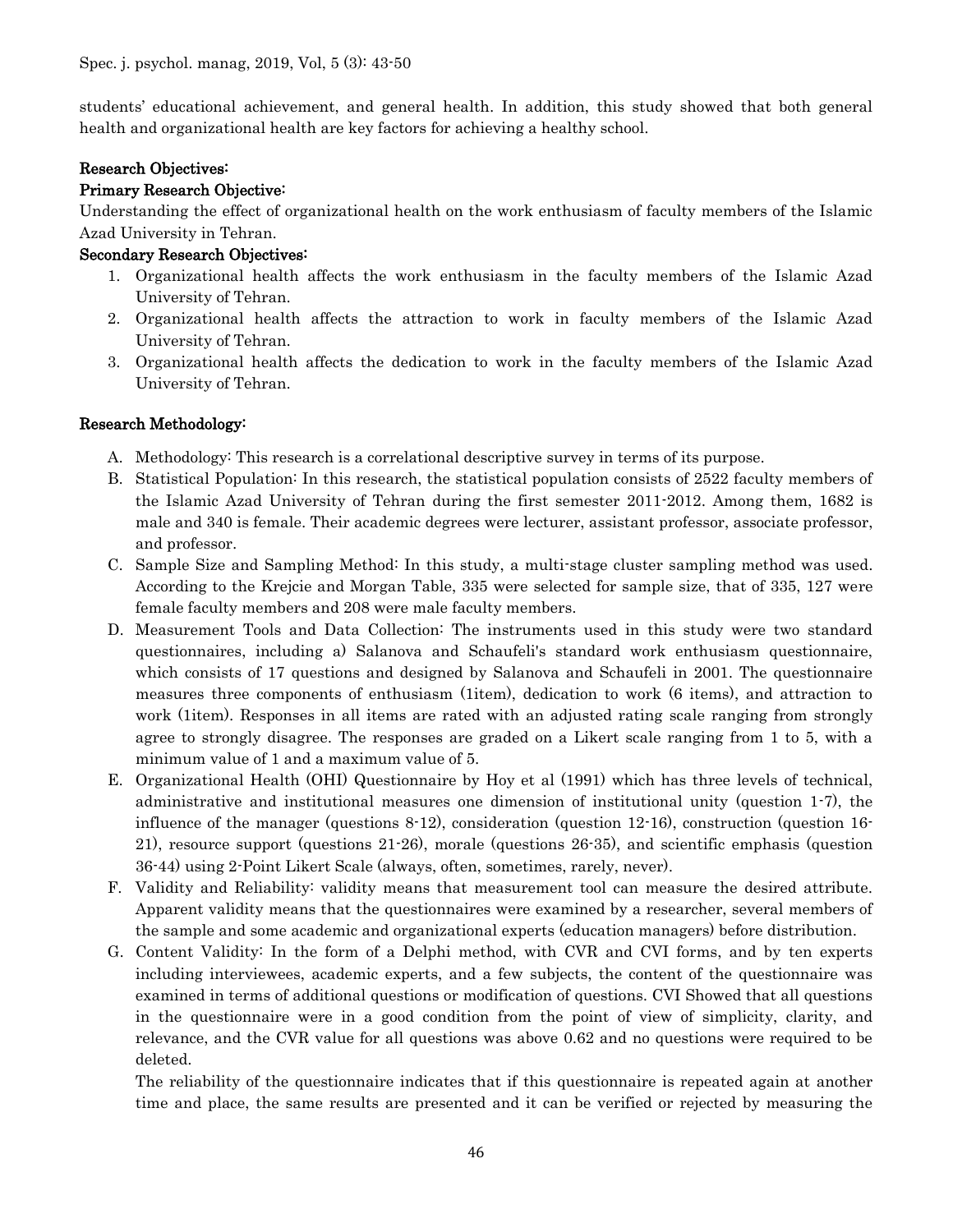Cronbach's alpha. The reliability of the questionnaire was confirmed by calculating the Cronbach's alpha and obtaining the number 0.89.

H. Data Analysis Method: a) Descriptive statistics: SPSS software has been used in this regard. To study the characteristics of the statistical society and descriptive analyzes, the collected data are categorized and classified using the descriptive statistical method. b) Inferential statistics: in inferential part, Kolmogorov-Smirnov test was first used to evaluate the normality of the data to answer the research hypotheses and since the data was detected normal, then the structural equation modeling test was performed using the LISREL-v8.80

# Findings:

# The First Hypothesis

Organizational health affects the work enthusiasm of the faculty members of the Islamic Azad University of Tehran.

Table 1: Pearson correlation and path coefficient and t-statistic for the model of organizational health affects

| work enthusiasm |                   |                                       |                         |  |  |  |
|-----------------|-------------------|---------------------------------------|-------------------------|--|--|--|
| Quantity t      | Significant level | Path coefficient (Standard Estimates) | Correlation Coefficient |  |  |  |
| 11.36           | 0.000             | 0.90                                  | 0.871                   |  |  |  |

Regarding the results obtained in the above table for the correlation coefficient between two variablesorganizational health and work enthusiasm- and a significant level of 0.000, the confidence level of 92%, the first hypothesis is confirmed. Moreover, the standard load factor, which is somewhat larger than 0.62 and in the interval (-1 and 1), indicates that there is a strong and desirable relationship between these two variables, and the value of the t statistic indicates the significance of the relationship. The correlation between the two variables is positive and significant, and the level of effectiveness of work enthusiasm on organizational health is also 11.36. However, it can be acknowledged that, in addition to the fact that the existence of organizational health significantly affects work enthusiasm, and its increase or decrease also increases or decreases work enthusiasm.

| Table 2: Pearson Correlation Coefficient between Organizational Health and Work Enthusiasm Components |  |
|-------------------------------------------------------------------------------------------------------|--|
|-------------------------------------------------------------------------------------------------------|--|

| Work enthusiasm components | Significance level | correlation coefficient |
|----------------------------|--------------------|-------------------------|
| Work enthusiasm            | 0.000              | 0.79                    |
| Dedication to work         | 0.000              | 0.76                    |
| Attraction to work         | 0.000              | 0.83                    |

According to the results and the Pearson coefficient between the organizational health variable and work enthusiasm components, all of which are greater than 0.7 and have a significance value of 0.000, all three existing hypotheses, "organizational health affect the work enthusiasm in the faculty members of Islamic Azad University of Tehran", "organizational health affects the attraction to work in faculty members of Islamic Azad University of Tehran" and "organizational health affects the dedication to work in the faculty members of the Islamic Azad University of Tehran" are confirmed.

Table 3: Path coefficient and coefficient of significance of the model of effectivity of job enthusiasm components on organizational health

| Work enthusiasm components | Path coefficient | Quantity t |
|----------------------------|------------------|------------|
| Work enthusiasm            | $0.86\,$         | 11.57      |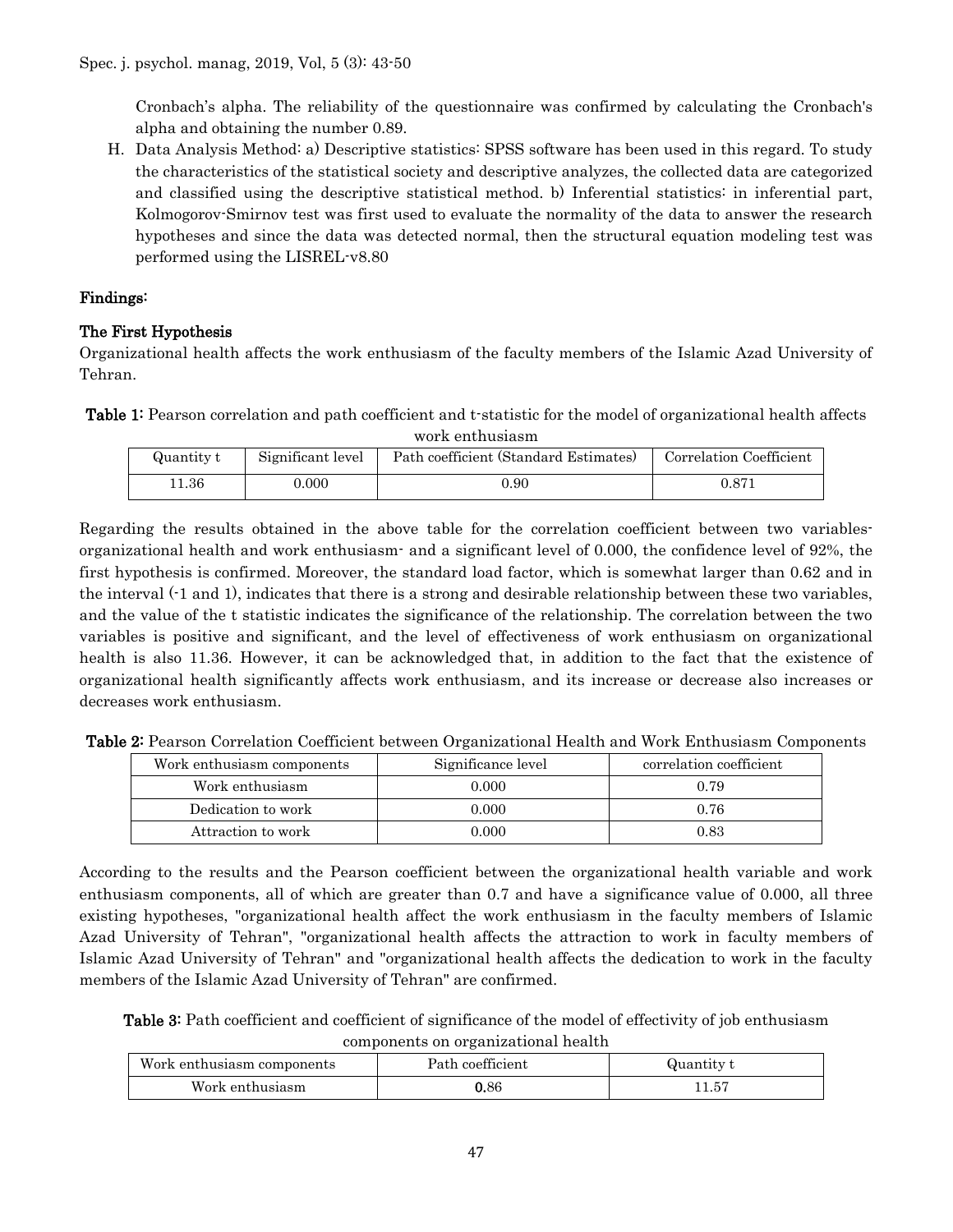Spec. j. psychol. manag, 2019, Vol, 5 (3): 43-50

| $-1$ .<br>Dedication to work | ${0.82}$   | $\overline{a}$<br>11.II |
|------------------------------|------------|-------------------------|
| Attraction to work           | $\rm 0.91$ | $10.68\,$               |

Regarding the values obtained for the path coefficients of each component, which are somewhat higher than 0.6 and in range (1 and -1), it can be shown that there is a positive and very strong relationship between the organizational health variable and each component of the work enthusiasm. Moreover, according to the results obtained for t quantity, the relationship between organizational health and each component can be meaningful. Therefore, it can be stated that there is a positive and significant correlation between the organizational health variable and each component of work enthusiasm. Due to the effect of organizational health on each component of work enthusiasm, it can be concluded that increasing or decreasing organizational health is effective in increasing or decreasing the components. But considering t values, organizational health has the greatest effect on dedication to work and the least effect on job enthusiasm.

#### Discussion and Conclusion:

The research title is "Investigating the effect of organizational health on work enthusiasm of faculty members of the Islamic Azad University of Tehran ". This research was conducted in the academic year 2011-2012 between 335 individuals from 2522 faculty members in all units of Islamic Azad University of Tehran, using two "OHI" questionnaire and "work enthusiasm" by Schaufeli et al. Research hypotheses include: The main hypothesis entitled "Organizational health affects the work enthusiasm of the faculty members of Islamic Azad University in Tehran". According to the findings, the existence of a desirable organizational climate creates an enthusiasm in employees to carry out their duties, so that they focus more on their work, and make it hard for them to leave their jobs (attraction to work), they make a significant effort in their work, and insist on difficult situations (a feeling empowerment or work enthusiasm) and they will have a feeling of intense psychological involvement with their work which is a combination of sense of significance, enthusiasm and challenge (dedication to work). There are some sub-hypothesis too: 1) "Organizational health affects the work enthusiasm in the faculty members of Islamic Azad University of Tehran". Because the organizational health creates a pleasant feeling in the person and the person works with energy in the organization, then the person's performance goes up. 2) "Organizational health affects the attraction to work in faculty members of Islamic Azad University of Tehran". That is, organizational health makes a person committed to performing his duties and always tries very hard to succeed; it means that he dedicated himself to work, which is less likely to be absent. He always makes the field more competitive to be successful. In Fact, burnout leads to the physical symptoms, absenteeism and job change. 3) "Organizational health affects the dedication to work in the faculty members of the Islamic Azad University of Tehran". When an organization has the necessary health, a person can do his / her duties with energy and commitment, focus on his work, and does not feel the passage of time and drown in work.

#### Suggestions based on the Results of the Research:

Given the first hypothesis and the value obtained for the factor load, it can be suggested to the organization's managers: 1. To create a healthy structure and seek innovation and creativity in the organization, because these measures can increase the amount of employee's willingness, satisfaction, and enthusiasm in the workplace, 2. To increase the attention to the innovative thoughts and behavior of the active and efficient employees in the community in a way that the healthy atmosphere exists in organizations, as it can have a great effect on the feeling of motivation and increasing their enthusiasm to attend the organization and feeling affiliated with active community groups. At the same time, by increasing the sense of empowerment and organizational self-esteem in the employees, this process can have many benefits to the organization through doing its extravagant actions to promote organizational goals and then flourish the community. According to the results obtained for the second hypothesis, the following suggestions can be made: 1. in the organization, an enthusiastic employees must develop the skills of creating and learning professional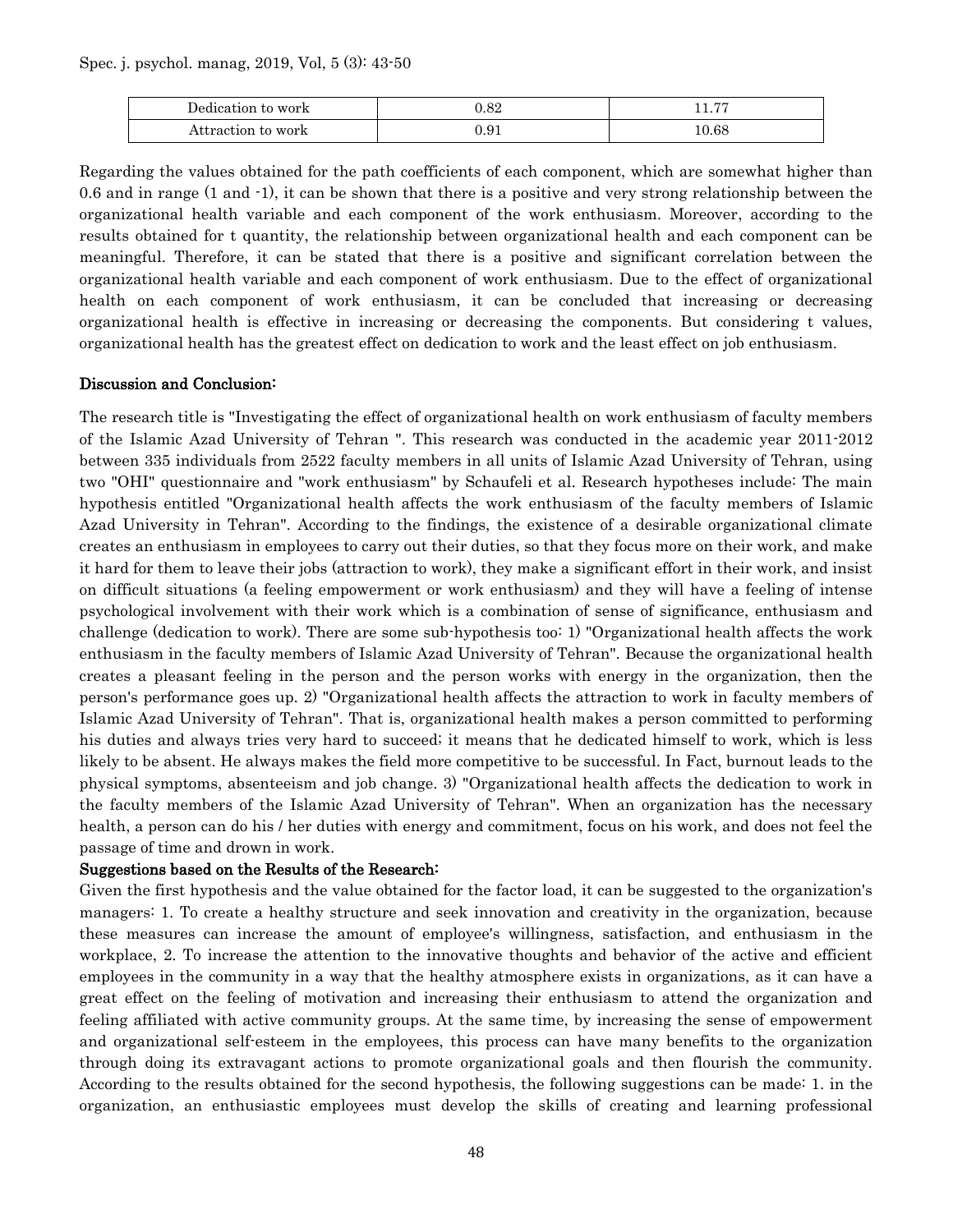behaviors and organizational commitment among other important aspects of organizational effectiveness, and 2. to pay attention to organizational atmosphere and organizational culture, as well as executive practices in the organization, as it increases organizational health and improves the work enthusiasm in employees. Suggestions considering the third hypothesis include 1- Since Islamic work ethics in the organization affects organizational commitment (dedication to work), it is suggested that greater attention should be paid to the Islamic ethics in higher education to increase the psychological safety in the workplace and employees to work dedication 2. Supporting employees against environmental problems and appreciating creative ideas, as well as improving their morale through measures such as creating an intimate atmosphere, working together and respecting and avoiding discrimination, can play an effective role in increasing the level of employees' organizational commitment, and their loyalty to the organization. Finally, regarding the fourth hypothesis, the level of organizational health should be checked annually in the organization so that the person can completely concentrate on his work and deepen into it, then he does not feel the passing of time.

#### References

- 1. Altunel, M. C., Kocak, O. E., & Cankir, B. (2015). The Effect of Job Resources on Work Engagement: A Study on Academicians in Turkey. Educational Sciences: Theory and Practice, 15(2), 409-417.
- 2. Azizinezhad, B., JavidPour, M. (2017). Investigating the Relationship between Psychological Capital and Job Excitement of Payame Noor University of Urmia. Third International Conference on Science and Technology in Educational Sciences, Social Studies and Psychology of Iran.
- 3. Dahahani, M., Delirmalek, Rezaei, Sh. (2017). Investigating the Impact of Employee's Job Excitement on Organizational Health (Case Study: Pars Khodro Co). 2nd International Conference on Management, Accounting and Dynamic Audit.
- 4. Eghbali, S., Hemmati, E., M.A Rayatpishe. (2018). Studying the Relationship between Quality of Work Life and Human Resource Improvement with Personnel Productivity of one erea of the province (Bandar abbas). Journal of Teaching in Marine Sciences, 4(4): 33-47.
- 5. Hedayati, F. (2016). Organizational Health: A Tendency to Find Yourself, karojamehe, 195:54-64.
- 6. Mazzetti, G., Schaufeli, W. B., & Guglielmi, D. (2016). Are workaholism and work engagement in the eye of the beholder?. European Journal of Psychological Assessment.
- 7. Molaey, M., Mehdad, A., & Golparvar, M. (2014). Relationship of spirituality in workplace, internal motivation and work engagement with task performance. Knowledge Res Appl Psychol, 15(56), 47-55.
- 8. Rahimian, H., Abbaspour, A., Mehrgan, M., & Hedayati, F. (2017). Validating the Healthy School Conceptual Model with an Emphasis on Organizational Health Dimension Using Structural Equation Modelling. International Review of Management and Marketing, 73, 156-164.
- 9. Sabet A, Yadolahi Khales H, Razeghi S, Shakarizadeh Shirazi M H. (2017). Investigating the Organizational and Psychological Factors Affecting the Development and Improvement of Faculty Members' Job Performance. Manage Strat Health Syst, 2(3): 163-172.
- 10. Saedi, S., Khalatbari, J., Murray Najafabadi N. (2010). Relationship between Quality of Work Life and Organizational Health with Job Satisfaction. Journal of Modern Industrial/Organization Psychology,  $1(4): 55-64.$
- 11. Safari, S. (2012). Enhancing Quality of Interdisciplinary Science by Faculty Development. Scholarly Journal Of Interdisciplinary Studies in the Humanities, 4(4): 35-52.
- 12. Schaufeli, W. B., Shimazu, A., Hakanen, J., Salanova, M., & De Witte, H. (2017). An Ultra-Short Measure for Work Engagement: The UWES-3 validation across five countries.
- 13. Sulistiowati, S., Komari, N., & Dhamayanti, E. (2018). The Effects of Person-Job Fit on Employee Engagement Among Lecturers in Higher Education Institutions: Is There a Difference Between Lecturers in Public and Private Higher Education Institutions?. International Review of Management and Marketing,  $8(3)$ , 75.